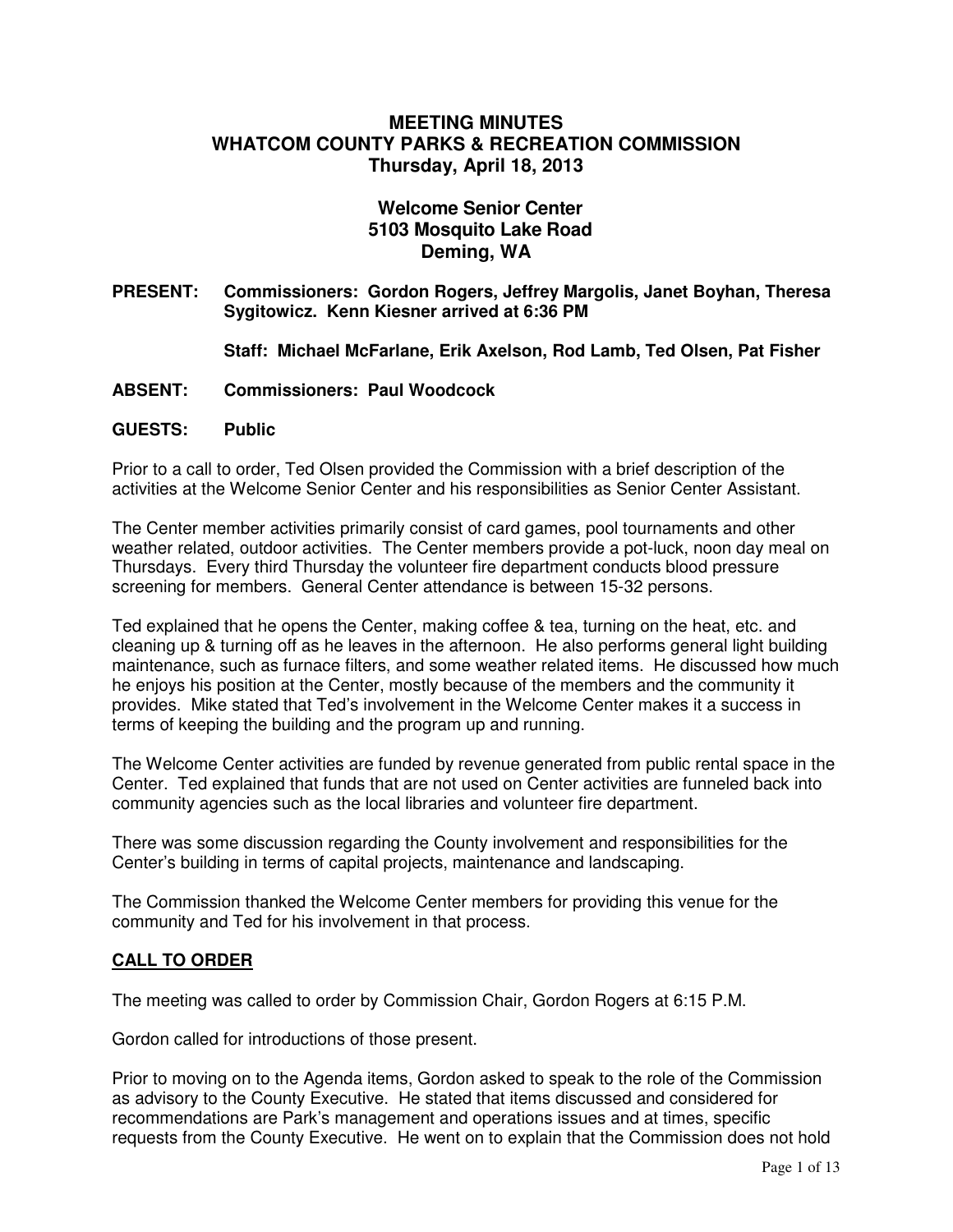public hearings and is not obligated to take public comment however, the Commission has always supported an open public meetings. He invited input from public but requested that comments be short and preferably in the form of a question.

# **I. AGENDA: April 18, 2013 Agenda**

**A. Agenda Items:** Gordon called for a discussion regarding the development of the agenda and the protocol for adding items to the agenda.

It was discussed that the agenda is generally developed by Parks' staff but is open to input from the Commission and public. If items are to be added to the agenda it is best to notify either the Commission Chair or Parks' staff. This practice avoids excessive or undue communications and / or the possibility of confusion.

Mike asked that if the addition to the agenda is an action item that these requests be received at least 48 hours prior to the meeting in order to provide proper Commission and public notification and to properly track changes. If it is an information item or general discussion those items can be added at any time.

There was a question as to whether the Commission meetings follow open meeting rules. Mike stated that the he spoke to the County legal staff last year regarding this issue and was informed that the Commission is subject to the public open meetings laws.

Gordon asked if Mike could provide an update on open meeting laws.

## **ACTION: Mike to check with County's legal staff to update the Commission on meeting rules for County advisory meetings.**

- **B. Agenda Approval:** It was moved, seconded and passed unanimously to approve the agenda as written.
- **II.** MINUTES: March 21, 2013 Minutes Approval. It was moved, seconded and passed unanimously to approve the minutes as written.

#### **III. PUBLIC INPUT/COMMUNICATIONS:**

- **A. Van Zandt Park:** Jeff Margolis thanked the Parks' staff for the removal of the hazard trees at Van Zandt Park.
- **B. Donation:** The South Fork Valley Community Association donated three dozen chairs to the Opportunity Council for use at East Whatcom Regional Resource Center.
- **C. Jet Oldster's/Ferndale Senior Activity Center Request:** Mike distributed a copy of a letter that he received from the Jet Oldsters. The Whatcom County Council on Aging (WCCOA) has proposed three changes to the operation of the Nutrition Program at the Ferndale Senior Activity Center. The Jet Oldsters do not feel that any of these alternatives are workable and is asking input from the County for a viable solution

Mike explained that WCCOA administers a federally funded contract for the San Juan Nutrition Program that provides service to San Juan, Whatcom and Skagit Counties. Due to a possible 4% Sequestration cut from their total program revenue, WCCOA may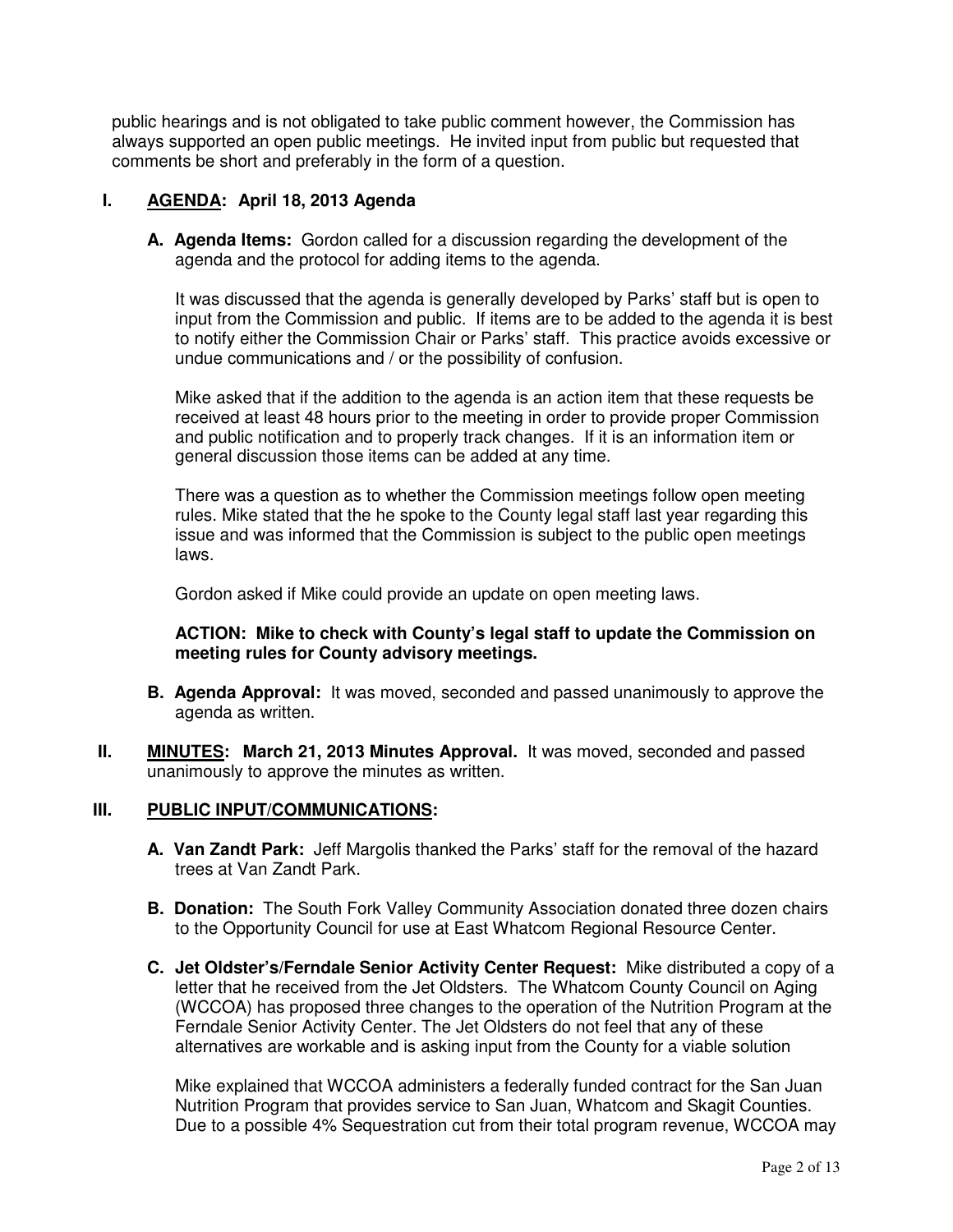need to make some adjustments in services that they currently provide to the Ferndale Senior Center. As a result they have suggested three possible options for involvement of the Jet Oldster's in the Center Nutrition Program.

The options are as follows:

- 1. In addition to the current support provided in the dining room, it is requested that the Jet Oldsters also provide table set up, serve the meal, prepare the salad bar, cook the vegetable and clean up.
- 2. That the Jet Oldsters pay WCCOA \$10,500.00 annually.
- 3. That the Jet Oldsters cover the repair and replacement on half the equipment.

Mike explained that there is a contract in place between the Jet Oldsters and the WCCOA that defines the nutrition program and the responsibilities of the WCCOA and the Jet Oldsters. This item is on the County Council agenda for Tuesday, April 23, 2013.

The Ferndale Senior Center receives less support from the City of Ferndale than other County senior centers receive from their respective cities. The Jet Oldsters has approached the City of Ferndale for additional funds but were informed that there are no additional funds available at this time.

The County's provides funds for the operation and maintenance of the building, with the exception of some utilities that the City of Ferndale pays. The County Parks Department does not currently have funds designated for the Senior Center Nutrition Program.

In addition, the Jet Oldster's does receive revenue through building rentals.

## **IV. DIRECTOR'S REPORT – MICHAEL MCFARLANE:**

**A. Invasive Aquatic Species Inspection.** County Public Works has asked the Parks Department to consider assisting them with the Invasive Aquatic Species boat inspections at Lake Samish. They have offered financial compensation of \$10,000.00 annually to cover the costs of staffing and technical administration.

It was determined that the costs to facilitate this request would exceed the amount offered by Public Works and that the logistics of administering the program is not yet defined.

The Parks Department does not have the hardware, technology, staff or the necessary contracts from Washington State Department of Fish and Wildlife (WDFW) in place that would allow for effective on-site administration of the inspections.

County Parks has offered to help disseminate information in an effort to educate the public but after a great deal of discussion and consideration Parks has notified Public Works that it will not be able to provide assistance for this program at this time.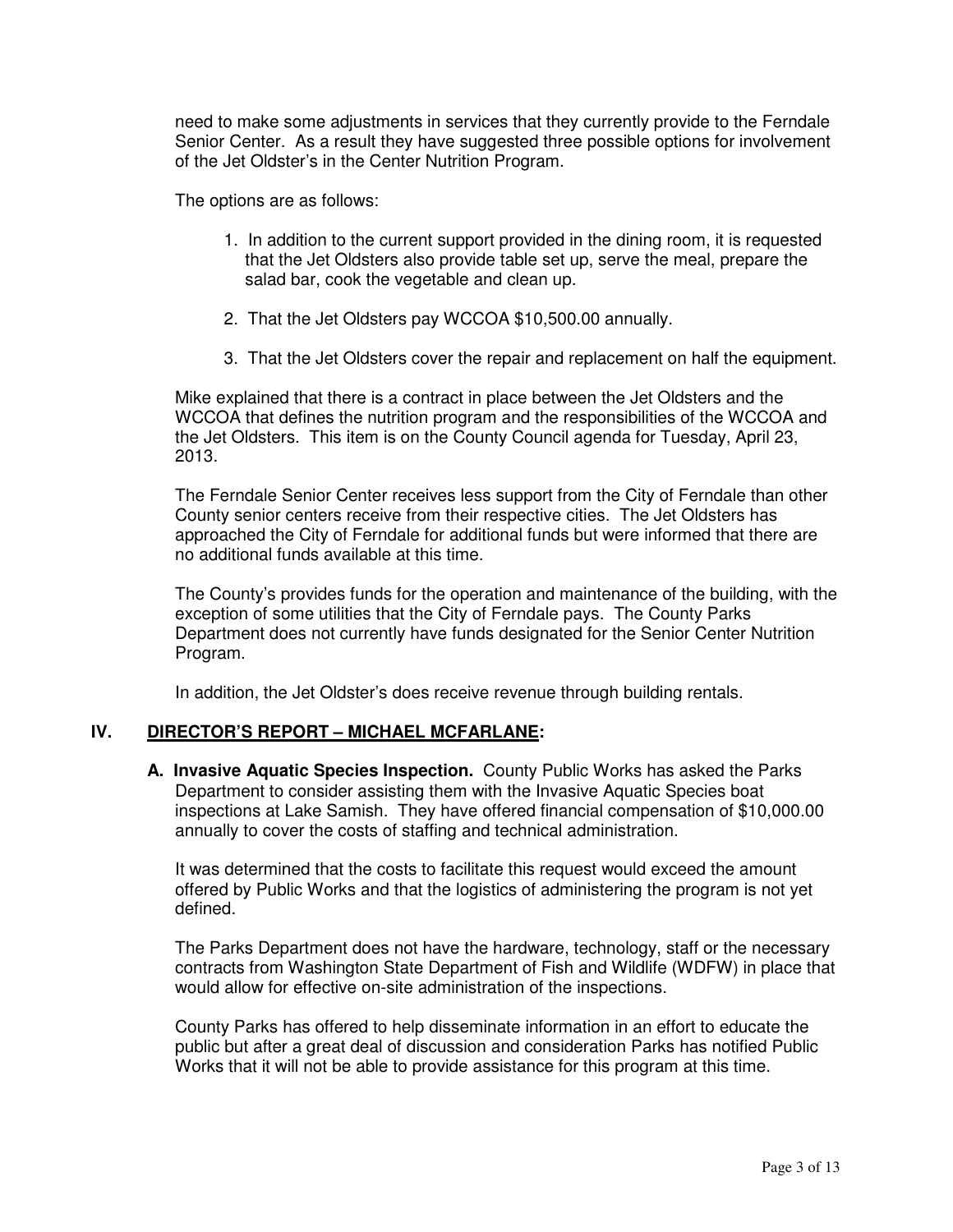Mike informed the Commission that this is an item for discussion at the next Council meeting and that there will be several upcoming public meeting on the subject. There is also information regarding the proposed program on the City of Bellingham web site.

- **B. City of Ferndale Tractor Loan.** The City of Ferndale is interested in a long term loan agreement on older tractors that are in storage at Hovander Park. These will be used for display at Pioneer Park and possible other defined uses.
- **C. Nooksack Loop Trail Meeting.** There was a Park and Recreation Foundation meeting that Mike and Rod attended to field questions. Mike stated the meeting was very positive and was well received by the attending public.

The County Executive has asked the Parks Department to facilitate work on a small segment of the trail that is located on the City of Bellingham Parks' property. There is a bridge in this segment that was previously funded for a Public Works bike/ped study.

It is anticipated that those funds can be re-designated to support this project for a multiuse trail.

- **D. Foothills Broadband Project.** Mike attended a meeting regarding the expansion of broadband services in the Foothills area. A consultant is working with the Foothills Chamber to identify the needs in this area. Mike discussed Parks' connectivity needs at Silver Lake Park, the East Whatcom Regional Resource Center and communication with maintenance staff while in their vehicles.
- **E. Lake Whatcom Reconveyance.** The Reconveyance is scheduled for action by the Board of Natural Resources in Olympia on June 4, 2013. If approved, the Reconveyance will be moving forward with the mechanics of completing the transaction.

Based on conversations with Department of Natural Resources (DNR), they are planning land surveys of the common property boundaries between State property and what will be County property.

A petition has been filed with the Growth Management Hearings Board. It will be several weeks before the hearing comes up for consideration with the Growth Management Hearing Board. There was discussion to clarify that this is a petition and not a legal suit. The petition is an appeal to the Board that this was a land use action and as a result County Council could not move forward with approval.

- **F. South Fork Park Connector Department of Natural Resources (DNR).** There is a meeting with DNR next week to move this project forward.
- **G. Warnick Bridge Access Nooksack River.** An individual that has questioned the use the small parking area on the west side of the river for the removal of river rafts. This parking area is currently being used by the Nooksack Tribe as access to a salmon enhancement project site. A commercial contractor has negotiated with the Nooksack Tribe to park one vehicle there to remove his rafts.

Mike contacted this individual and explained that public use of this site would not be available at this time. He explained that there is not enough room with the Nooksack project located there to safely provide access for private vehicles without the possibility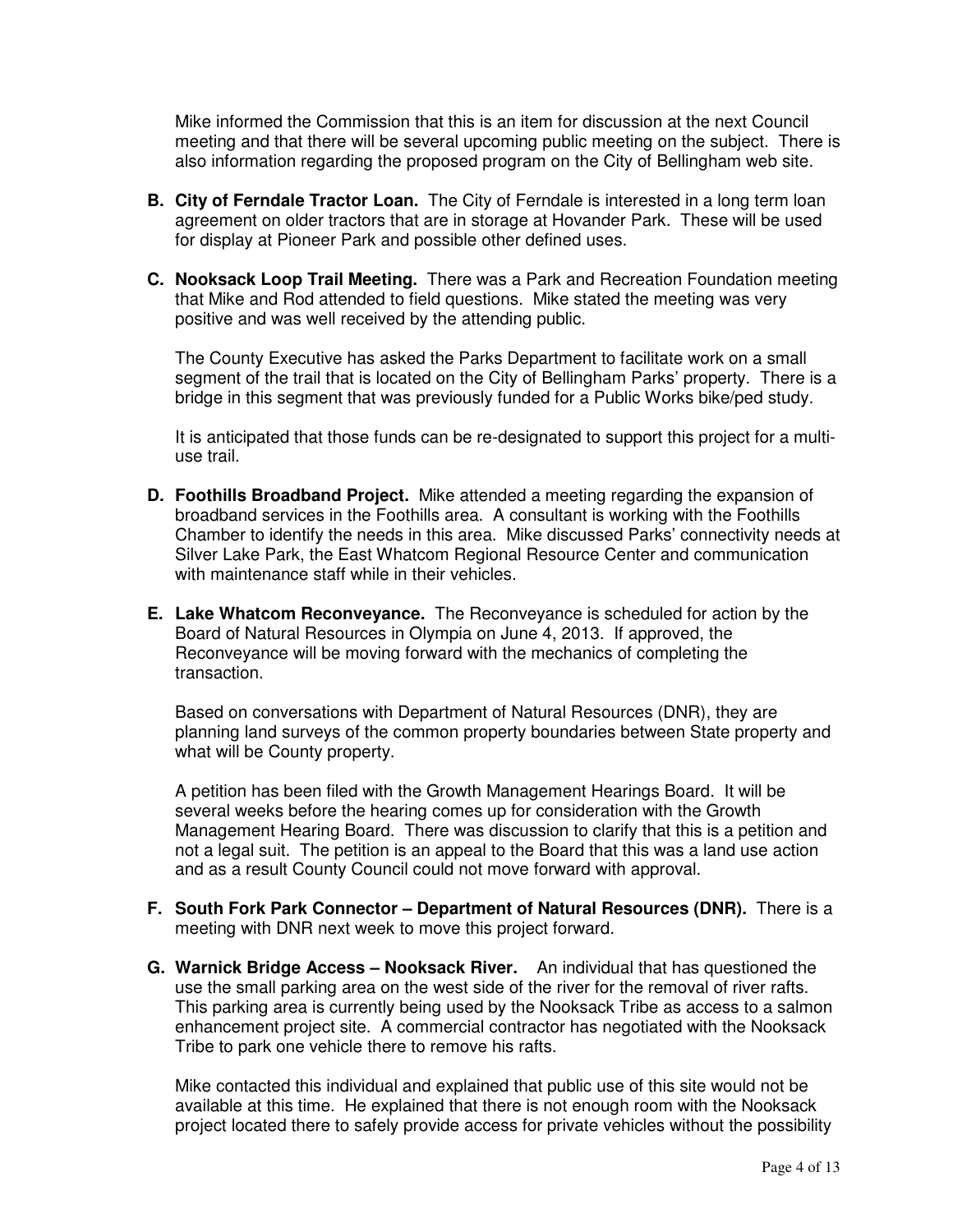of damage to vehicles or project equipment. River access may be allowed on a limited basis once the Nooksack Tribe has completed their project.

**H. Opportunity Council Contract Amendment.** The Opportunity Council (OC) has asked to use a portion of the rental revenues received from the general public and the Head Start Program to purchasing operating supplies and assist with program support.

An amendment to their current contract was drafted, reviewed by the County Finance Department and is currently with OC for their review.

Once the amendment has been returned from OC it will be forwarded to County Council for approval.

- **I. Supplemental Budget Requests to County Council.** There are currently two requests that have been submitted for approval:
	- 1. Lookout Mountain: Funding for a Restroom with partial funding form Whatcom Land Trust (WTL).
	- 2. Roof vent at Hovander Homestead main house with a donation of funds that are currently held by the Whatcom Parks and Recreation.

Both of these requests are before Council for approval to accept the funds, add them to the current Parks' budget and approve the use of these funds.

- **J. Point Roberts Citizens' Advisory Committee (CAC) Improvements Request** Point Roberts CAC has requested the following improvements to the Light House Marine Park area.
	- 1. Improvements to the shoulder along Lighthouse Marine Park for public safety.

Mike said that there is a consideration to provide an off road path that would parallel the road and remove the need to walk on the road.

2. They would like additional directional signage to all four parks on the Point.

Rod Lamb, Parks' Design and Development Manager, developed a proposal that was accepted by Public Works but not CAC. CAC will need to discuss their request further with Public Works.

3. Parking for Maple Beach.

There is parking across the street and on the road that is adequate but the local residents do not want street parking in front of their homes and have built mail boxes, etc., encroaching on the area. The proposal is to request that the residents relocate the encroaching items in order to provide parking there. Because this issue involves public roads it fall under the jurisdiction of County Public Works

A suggestion was made to increase the general public information on the web site regarding the Park and its special parking considerations. This was thought to be a good idea. Erik stated he would look into rewording and adding to the web site.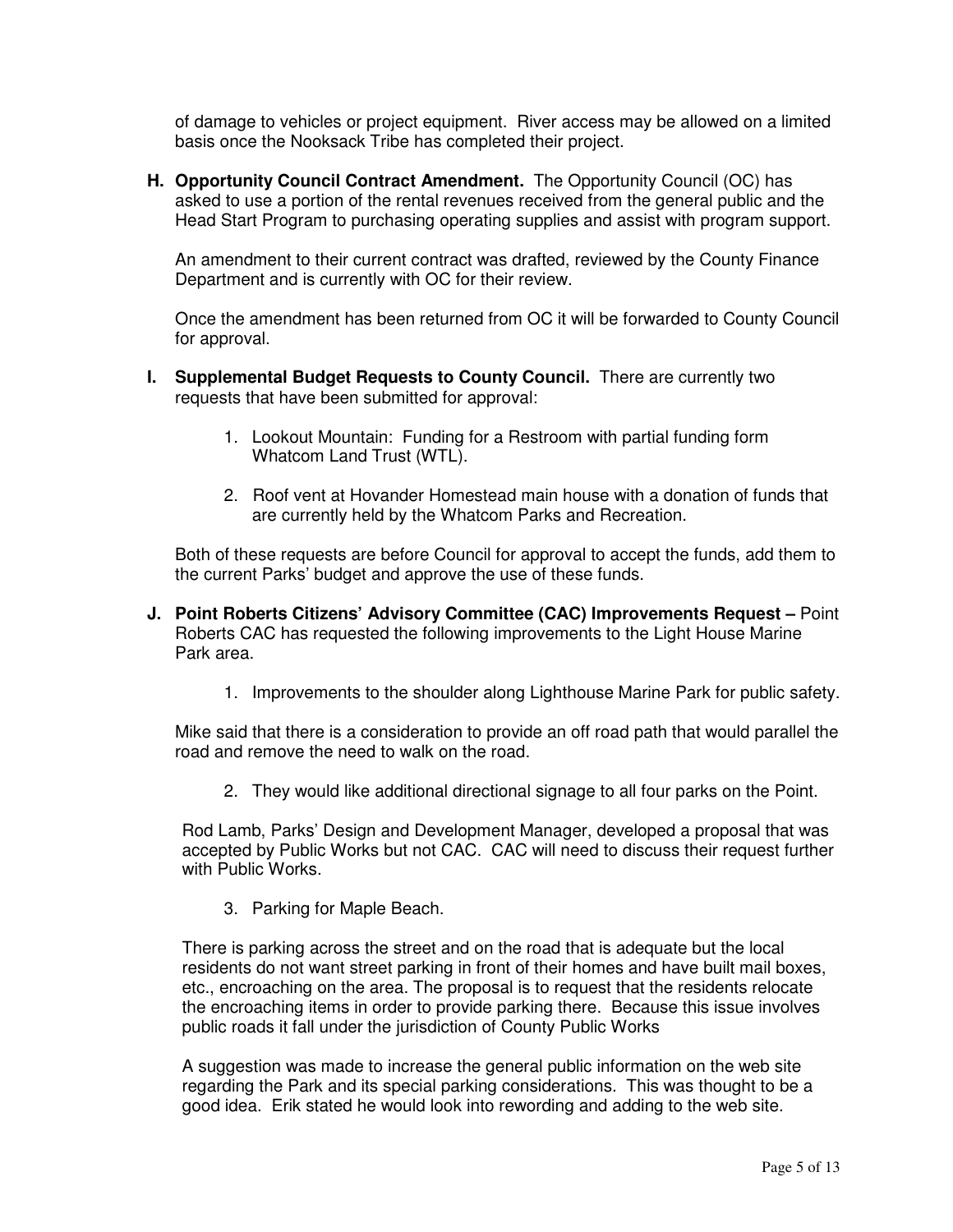**ACTION: Erik to review the web page for Maple Beach to increase general public information and awareness.** 

### **V. OPERATIONS REPORT – ERIK AXELSON**

**A. Hovander Homestead House – Improvements.** The first phase of the project to improve conditions and ventilation at Hovander House was the removal of a colony of brown bats. All but a few access sites were sealed up, providing bats a way out prior to sealing off access. A nighttime observation was conducted to assure that all access sites had been sealed and that no bats returned. The addition of a sonic bat repellant and increased attic lighting was installed to discourage any future infestation. It is not anticipated that they will be able or willing to return. No bats were killed or injured in the exclusion process.

The next phase will be the installation of a 2,000 CFM exhaust fan in the attic roof that will vent stagnant air and remove particulates from the house. This, with the addition of period-style pedestal fans on the main floor, will improve ventilation for visitors, volunteers and staff.

The fan installation is being funded by an anonymous donor through the Whatcom Parks and Recreation Foundation. This donation was referenced in the Directors Report, Budget Suplementals.

**B. Food & Beverage Request for Proposal (RFP).** An RFP for food vendors interested in operating in selected parks has been released and will close April 23, 2013.

The response showed strong interest at Hovander, Tennant Lake and Samish Parks. The interest at Samish Park is the ability to use the existing kitchen in the Day Lodge to serve light meals. It is hoped that there will be interest in Silver Lake and Lighthouse Marine parks, as well.

Updates will be shared with the Commission as proposals are reviewed.

**C. Geese Abatement at Silver Lake Park.** Canada geese deposits on the lawns and in the lake is a growing public health concern and is rendering the swimming beach, picnic areas and lawns, and play area in the park's day use area unusable. These areas of concern include the site where a new playground will be installed in May and June. Relocating this flock of resident – not migratory – geese or otherwise abating the growing problem of defecation is a reasonable prerequisite to installation of the new \$130,000 playground and adjacent picnic area and beach renovation.

County Parks has requested a survey of the resident flock of about 80 birds by USDA Animal Services, the federal agency that is responsible for nuisance wildlife. After the survey is completed USDA is expected to submit a proposal for the County's consideration of a roundup. No decision has been made, and County Parks is also looking at other methods to abate the goose problem. It should also be noted that Canada geese are federally regulated wildlife, which limits the management that can be taken by County Parks without assistance by a federal agency or using a federal permit.

There was discussion regarding the techniques for roundup. Roundups have been successful in other areas in reducing populations of nuisance animals and reestablishing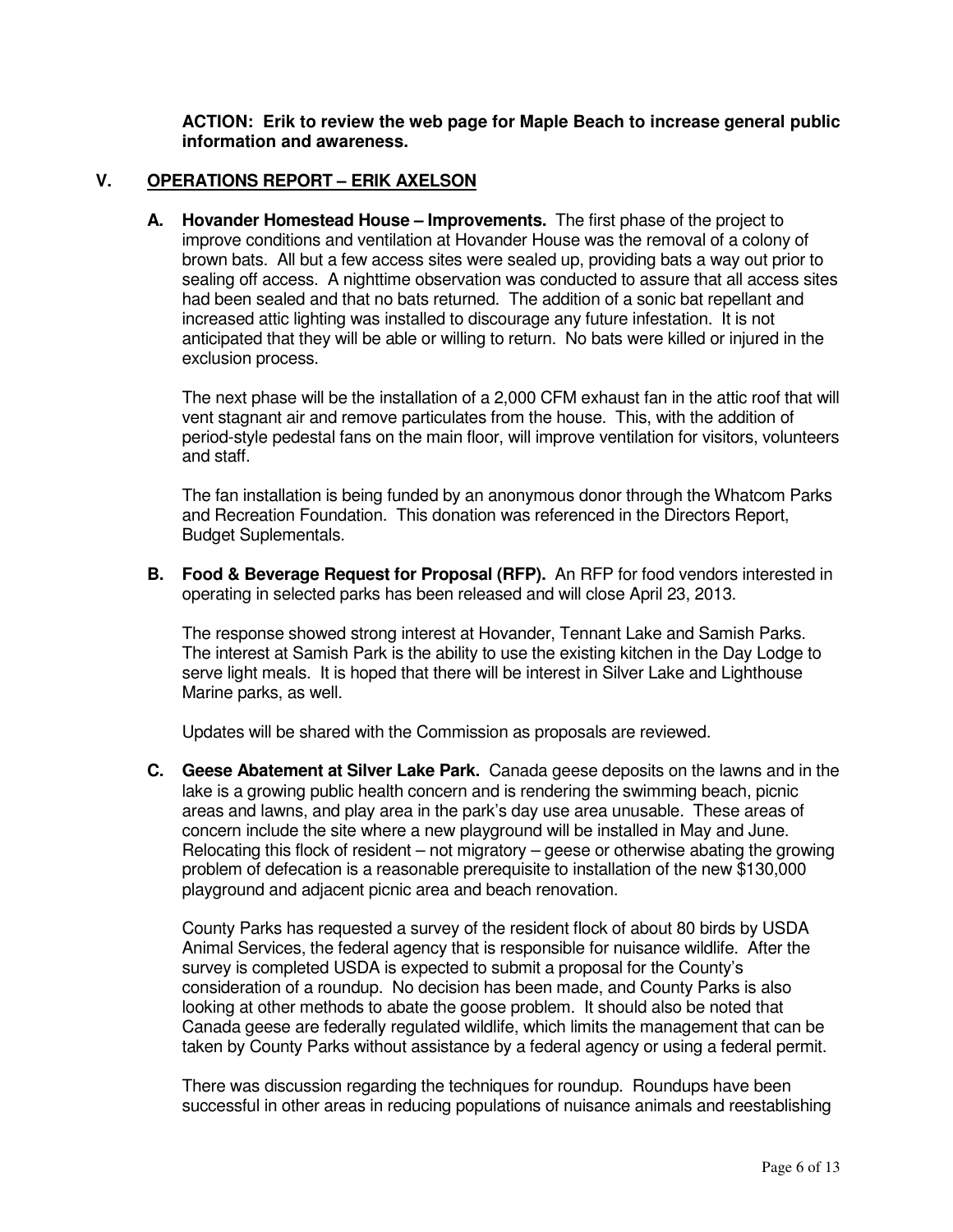balance to specific habitats. Unlike at other locations such as Tennant Lake, geese and waterfowl are not subject to a hunting season at Silver Lake.

Jeff Margolis asked what herbicides and pesticides were used in lawn maintenance and requested that this topic be added as an agenda item for discussion at a future Commission meeting.

#### **ACTION: Add as an agenda item in a future Commission meeting the discussion of Parks' use of herbicides and pesticides in lawn maintenance.**

**D. Fragrance Garden to host a volunteer group from Ferndale Lions Club.** County Parks will host volunteers from the Ferndale Lions Club on April  $20<sup>th</sup>$  to weed, mulch and plant two ornamental trees, various shrubs and perennial plants that they have donated.

Longtime volunteer Candice Ambrosio will be also provide a historical and horticultural background on the Garden. We hope this will mark the beginning of an ongoing partnership with the Lions Club, as a main purpose of Fragrance Garden is to provide a multi-sensory experience for the blind and sight-impaired. Our thanks to Candice and Lions President Nancy Knapp for taking the lead in organizing this volunteer event

**E. Hazard trees trimmed and removed at Josh Vander Yacht Park.** The maintenance staff pruned surrounding trees and felled two hazardous trees that were in danger of falling on the handball court.

As a point of interest, the boom that was rented for this purpose was also used to remove dangerous limbs at Hovander Park, clean the kiosk at Hertz Trail and perform tree maintenance at the Headquarters site.

**F. Department of Natural Resources (DNR) Annex Renovations.** DNR is consolidating several field offices at the DNR Annex that is adjacent to the Parks Headquarters office. They are upgrading computer connections, flooring and office furniture.

Our Outside Worker crew is repainting the inside of the building and the maintenance staff will top dress and roll the gravel parking area that serves this building and our own.

DNR rents the building from the Parks Department and has been a great tenant and neighbor for many years.

**G. Change out of tri-fold paper towels to pull down roll towel dispensers.** It has been determined that the change from tri-fold towels to roll out towels will save money and staff time and eliminate waste. The change out includes selected parks and senior centers. An order for towels and 40 new dispensers has been placed and the project should be completed in the next two weeks. Immediate installations will concentrate on locations with the highest use of multi-fold paper towels, including Bellingham and Ferndale senior centers, Hovander and Tennant Lake parks, and Plantation Range.

There was discussion regarding the cost effectiveness of this change out and whether installing hand dryers would be more beneficial. Erik stated that many of our parks currently have hand dryers and that the additional instillation for several other selected parks is being considered as a capital project in future years. Not all parks and senior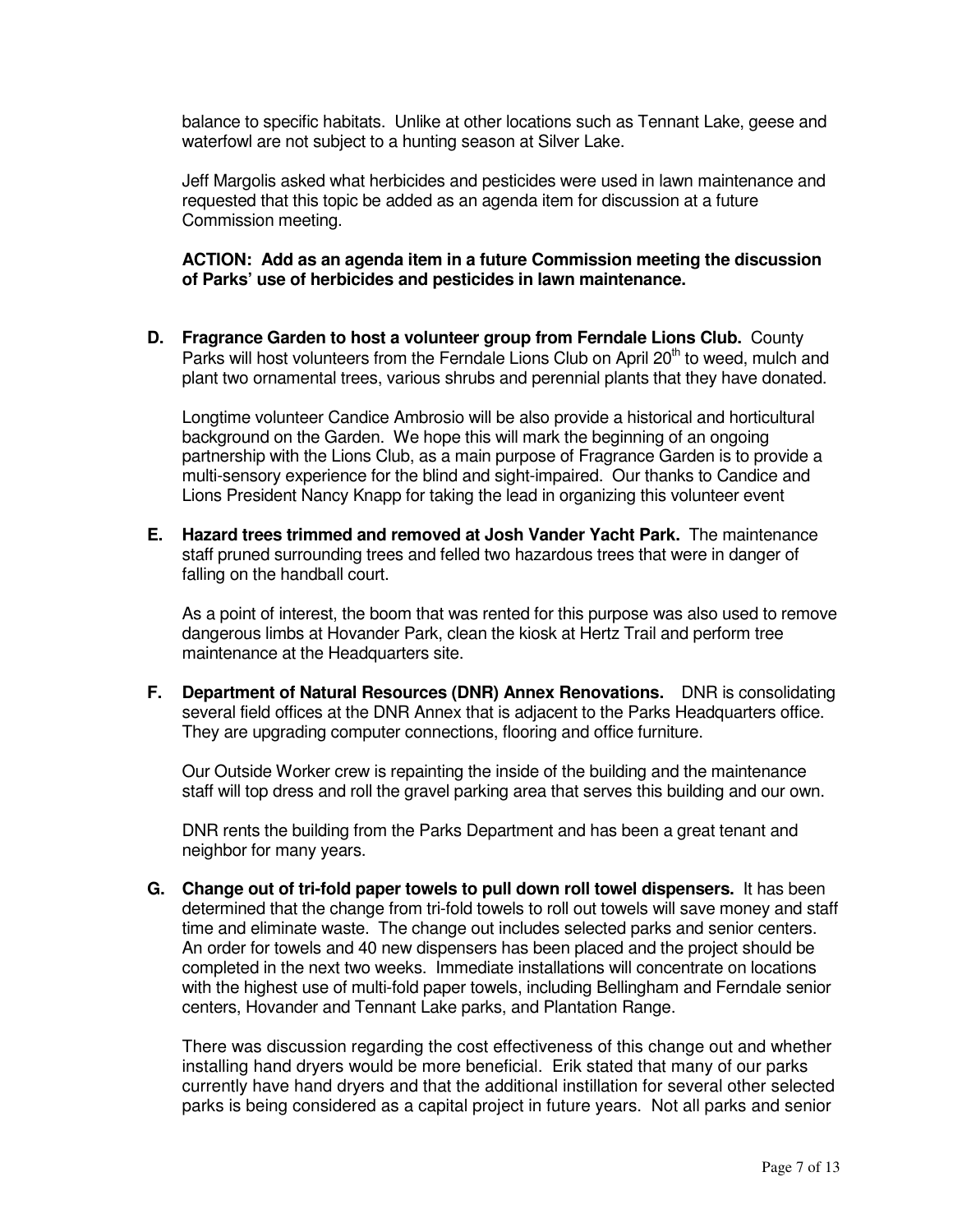centers are good candidates for a future change to hand dryers, as toweling is needed for the activities at these sites, or other technical obstacles such as flooding exist.

There was discussion that the use of hand towels can reduce the spread of infectious germs that have become increasingly more dangerous and whether or not the cleaning products that are currently used should also be reviewed.

Erik explained that cleaning products used by the Parks Department meet the sanitation requirements and in areas where food is served, such as the Senior Centers, the cleaning procedures are more rigorous. This will also be the case if and when food services are added to any of our parks.

He also discussed that the Seasonal Extra-Help staff have a mandatory training on cleaning procedures and product use.

## **VI. DESIGN & DEVELOPMENT REPORT – ROD LAMB:**

**A. Lighthouse Boat Ramp Renovation.** The permitting and design processes are complete.

Bid document are currently being assembled and will be released April 30, 2013. Once the successful bidder has been selected a contract will be drafted and submitted to Council for approval.

The in-water work portion of the project to replace the pilings cannot begin until July 15 due to various fish windows that need to be observed.

There is also a marine mammal monitoring requirement that consists of a 300' radius on site scan prior to and during any pile driving activities to identify any marine mammals that may be in the area. If any protected marine mammals are spotted work will need to be stopped. The former Parks Operations Manager, Lynne Givler is a marine biologist and has volunteered to conduct the monitoring process. This will be a tremendous cost saving for the Parks Department.

**B. Hovander River Trail.** The Washington Department of Fish and Wildlife (WDFW) has determined that a Hydraulic Project Approval is not required on this project.

Reichhardt & Ebe Engineering is assembling the final bid package for the grading and gravel surfacing work.

There is a permit condition that requires mitigation of the impacts to the riparian vegetation. The Parks department is conducting an in-house planting by the Outside Worker Crew of approximately \$10,000 worth of plants to meet the requirement.

It was suggested that the local high schools could be contacted for volunteers as each senior must complete some community service as a graduation requirement.

**C. Samish Dock.** The docks are currently being manufactured but at present there is no timeline for the arrival of materials.

Staging to remove the existing docks prior to the busy season has begun but work cannot begin prior to June 15 due to a seasonal restriction imposed by WDFW.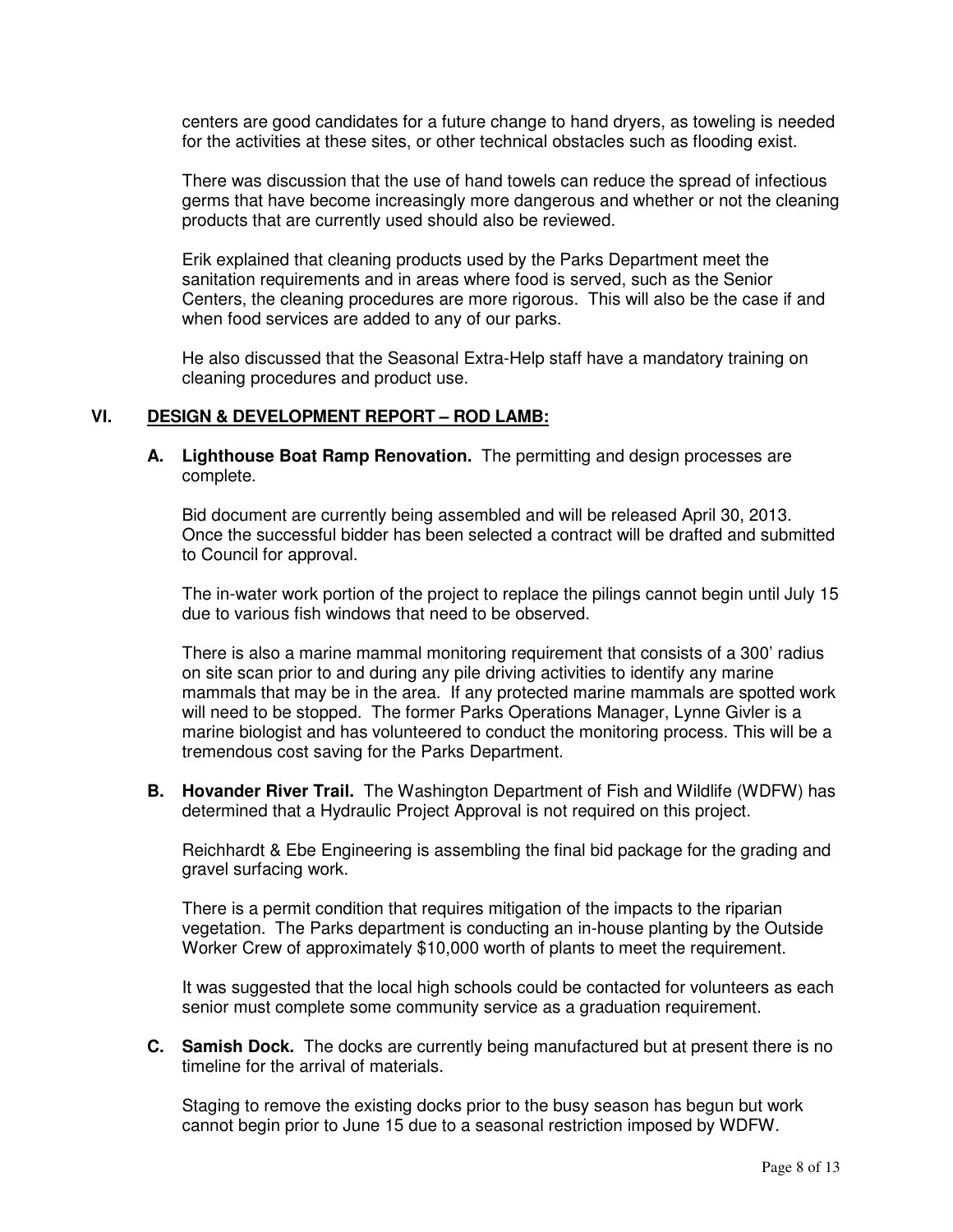The new dock structures have a life expectancy of 50 years and have low maintenance requirements

**D. Lily Point Marine Park.** There is one more interpretive panel to install at this location. This panel was created in collaboration with the Point Roberts Historical Society with a theme focused on the history of the cannery and fish nets that were installed at one time in Boundary Bay.

The project is complete with the exception of the extension of a guard rail at the southern viewpoint to eliminate safety concerns for the unstable bluff.

Warning and trail closure signs and plantings have been installed between the north and south viewpoints in an effort to discourage the use of informal trails.

**E. Lookout Mountain Trail Head.** There were 13 bids submitted for this project. Faber Construction was low bid and was awarded the project.

The 29-car parking lot trail head with restrooms is located directly off of Lake Louise Rd. This trail head will act as the major access to the Reconveyance property.

The project ground work will begin after June 1st due to watershed seasonal, earth disturbing closures. It is anticipated that this project will conclude in approximately two months.

This project is on the April 23, 2013 Council agenda for approval.

**F. Silver Lake Playground.** The Hearing Examiner issued the shoreline permit. There is a short appeal period prior to the project beginning. It is anticipated that the project will be completed by fall 2013. This playground will mirror the new Hovander Park playground.

## **VII. UNFINISHED BUSINESS:**

**A. Comprehensive Parks, Recreation and Open Space Plan.** Parks has contracted two firms, one to facilitate public meetings and one to conduct public surveys. The purchase orders are in place and the Letters of Agreement have been mailed to the contractors for signatures.

Due to a limited budget the number of survey participants that the contractor will contact has been reduced from 300 to 200. There will also be an on-line web based survey and a park-site customer service survey.

It is anticipated that with this wide range of surveys, Parks will be able to identify many recreational trends and desires within the community. The survey questions will remain relatively the same as the initial Plan survey and will provide a comparison to show any changes in trends.

There will be meetings with stakeholders, user group and local communities.

The project will wrap up with open houses in Bellingham and the completed plan will be made available on the web site.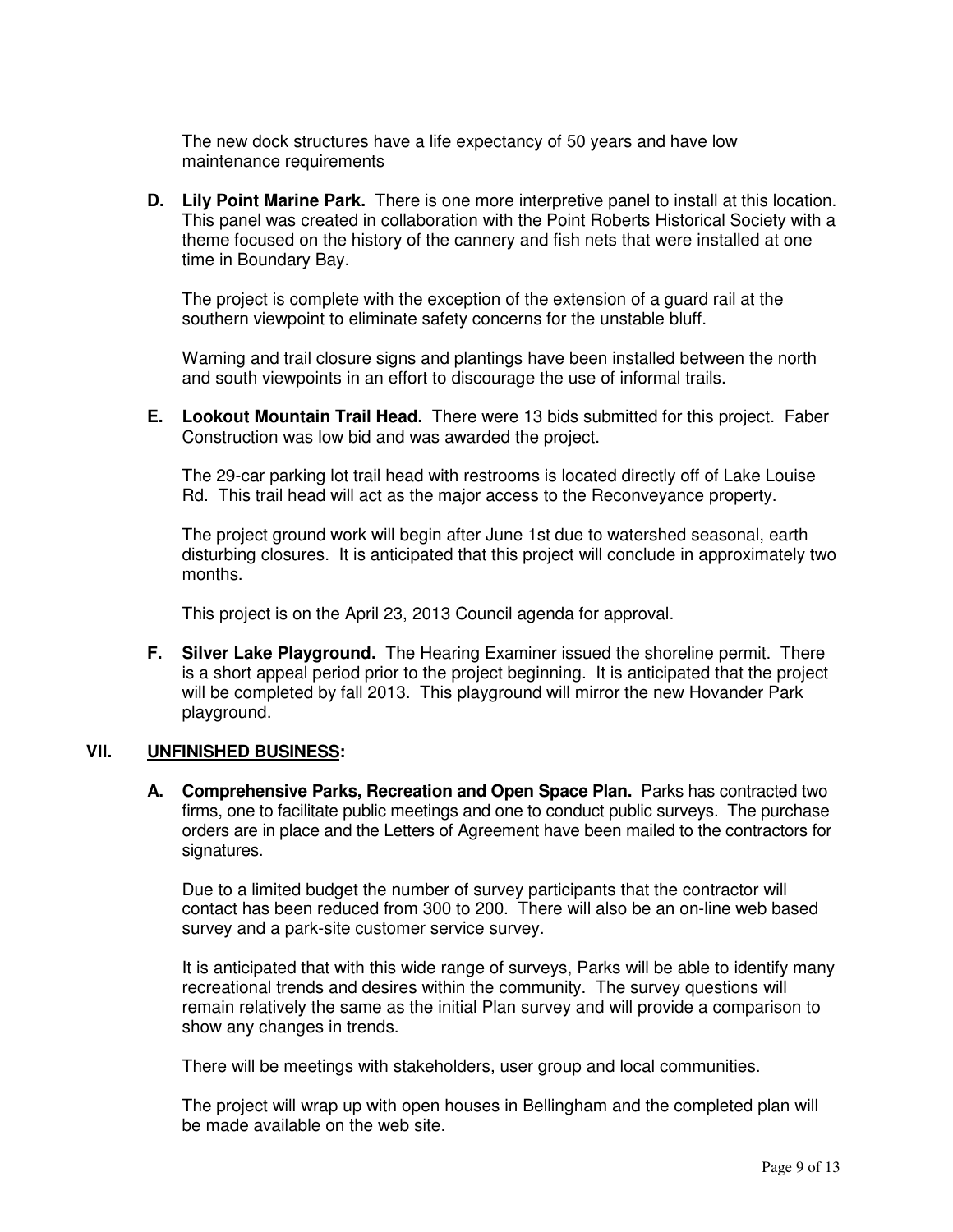By next month's Commission meeting there should be a completed template of survey questions available for Commission review, the Letters of Agreement in place and the schedule for the outreach meetings set.

In an attempt to reduce costs, much of the survey data entry will be completed by Parks administrative staff.

There was some discussion regarding the objectivity of the questions in order to assure that a true cross section of Whatcom County's recreational wishes is determined.

Mike stated that except for a few questions that are no longer relevant, the current questions will be based on the last Comprehensive Plan's questions. These questions can be reviewed on the Park website.

It is also thought that because there will be an online survey, an onsite customer service survey and a mail-out / telephone survey, the results should provide a broad range of contacts to assure a true cross section of Whatcom County is obtained.

#### **VIII. NEW BUSINESS:**

**A. Glacier Community Trail Design Grant.** The Glacier Community Trail is part of the Bay to Baker trail and runs from Glacier to the Douglas Fir campground. Mike provided a map of the route that is included in the grant request.

The planning grant is approximately \$280,000 and is a Federal, State and local, joint grant application to install an 8-12' wide multi-use trail. There is a good chance that these funds will be awarded as this trail will provide safe public routes.

It is the County's strategy that, because this is along a State highway, the Department of Transportation will plan, oversee project management and build the trail and that the Foothills Chamber of Commerce will undertake the maintenance and upkeep.

There was some discussion regarding the lack of public notification of community meeting dates. Mike stated that if there were any community meetings regarding this project that he was not aware of them. He discussed that this is a grant application and that the County signed as a sponsor along with the US Forest Service. The US Forest Service is working with the Washington Department of Transportation for input on the planning and design.

Mike stated that the County Executive's office has a copy of the grant that is available for public review.

**B. Comprehensive Parks, Recreation and Open Space Plan – Discussion of protocol for the introduction/addition of projects that are not included in the current Plan.** Janet Boyhan requested input from Parks' staff on the proper steps to take to include a suggestion for a park or recreation project into the Comprehensive Plan and then how it moves through the government process to acceptance and completion.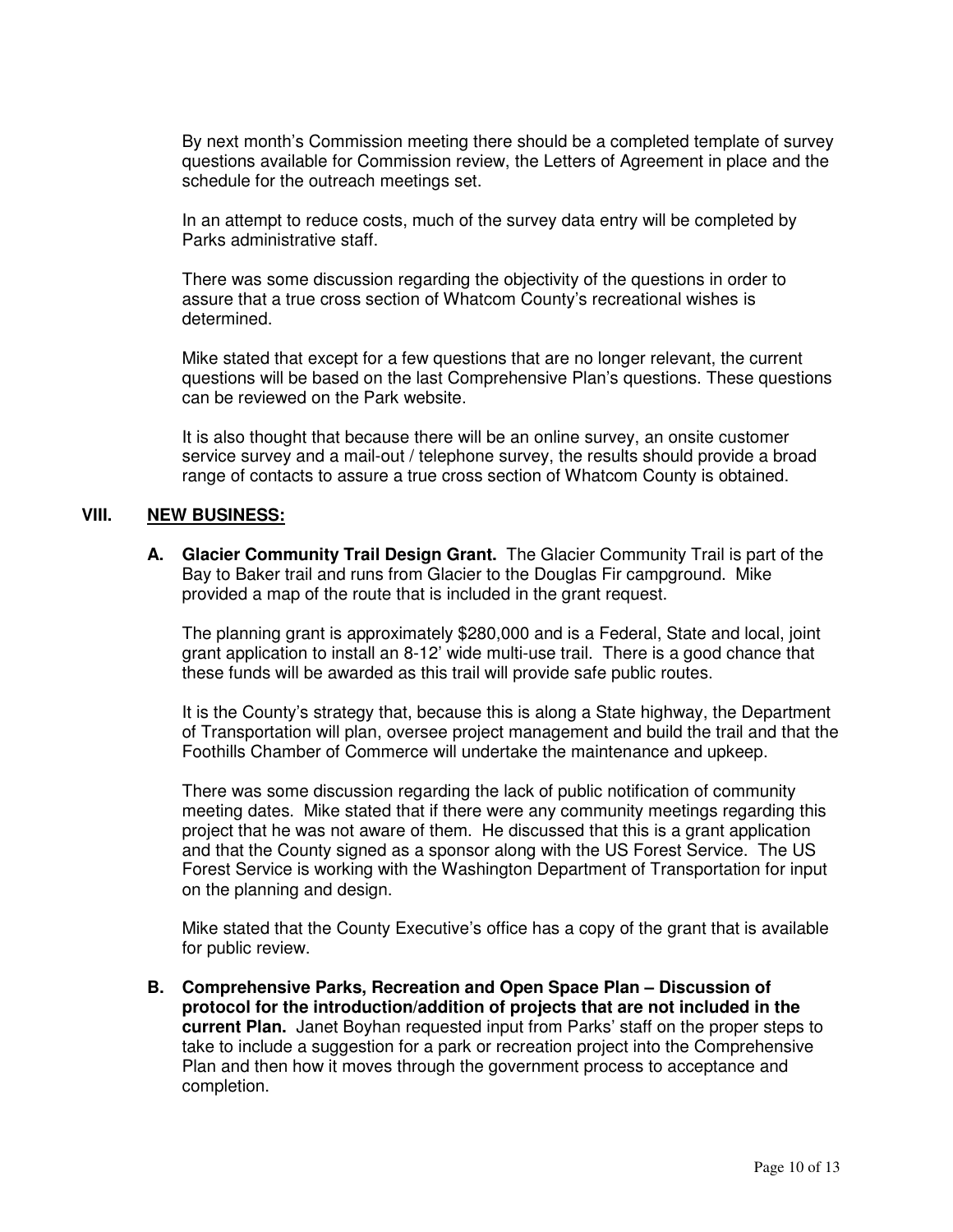Gordon Rogers was recognized and shared his experience in the planning and execution of the Coast Millennium Trail. This was an ambition project with a large following to facilitate a lengthy process of approximately 12 years to date.

Gordon stated it is his experience that any process that includes government involvement and funding requires each agency or department involved to sign off and accept responsibility for different portions of the project.

These agencies were invited to all the planning and public meetings. The meetings were mostly facilitated by the private citizens that spearheaded the project. The meetings helped to keep those involved up to date, exchange ideas and requirements to complete the project and keep everyone on board and in agreement and / or aware of any roadblocks or disagreements that may come up.

Prior to actually starting a project there is a lengthy process to identify funding sources, site acquisition, permitting, coordinating agency involvement and then taking responsibility for the proper management of funds. This is such a lengthy bureaucratic process that many projects are abandoned through discouragement alone.

Mike stated that there is not one specific formula or pathway to seeing an idea to fruition. Each project is unique in terms of the planning and execution. The political process weighs heavily in each project along with the community wishes but it is important to have the idea identified in the Comprehensive Plan

He explained that funding can come from not only grants or other government funding; it can also come from community funding which can eliminate the need for some of the political process.

In conclusion, it was discussed that often times an opportunity to acquire a property or that designated funds will become available and provide a clear path to a project but that it will still include a certain amount of political process.

**C. South Fork Nooksack River Recreational Use – Discussion regarding South Fork Valley citizens use of this area.** Jeff Margolis stated that for generations people have been coming to and using the river as a recreational venue. He is concerned that the County has not wanted to expand on or manage this recreational opportunity and that because there has been no local representation requesting the need for management that chaos has ensued.

Jeff stated that he was told about a local citizen's meeting that included invited County Council members and the Sheriff's Department to discuss closing the South Fork of the Nooksack River to the public. He sent a letter to the Commissioners to express his concern that this special interest group does not express the wishes of the community as a whole.

He stated that there is a need to acknowledge responsibility to manage and control this recreational venue that is getting out of control and that perhaps river access for recreational activities might be conjoined with the South Fork Park in order to provide the needed management.

Theresa Sygitowicz stated that she was not at the meeting but did discuss the content of the meeting with individuals who were. The meeting was organized by local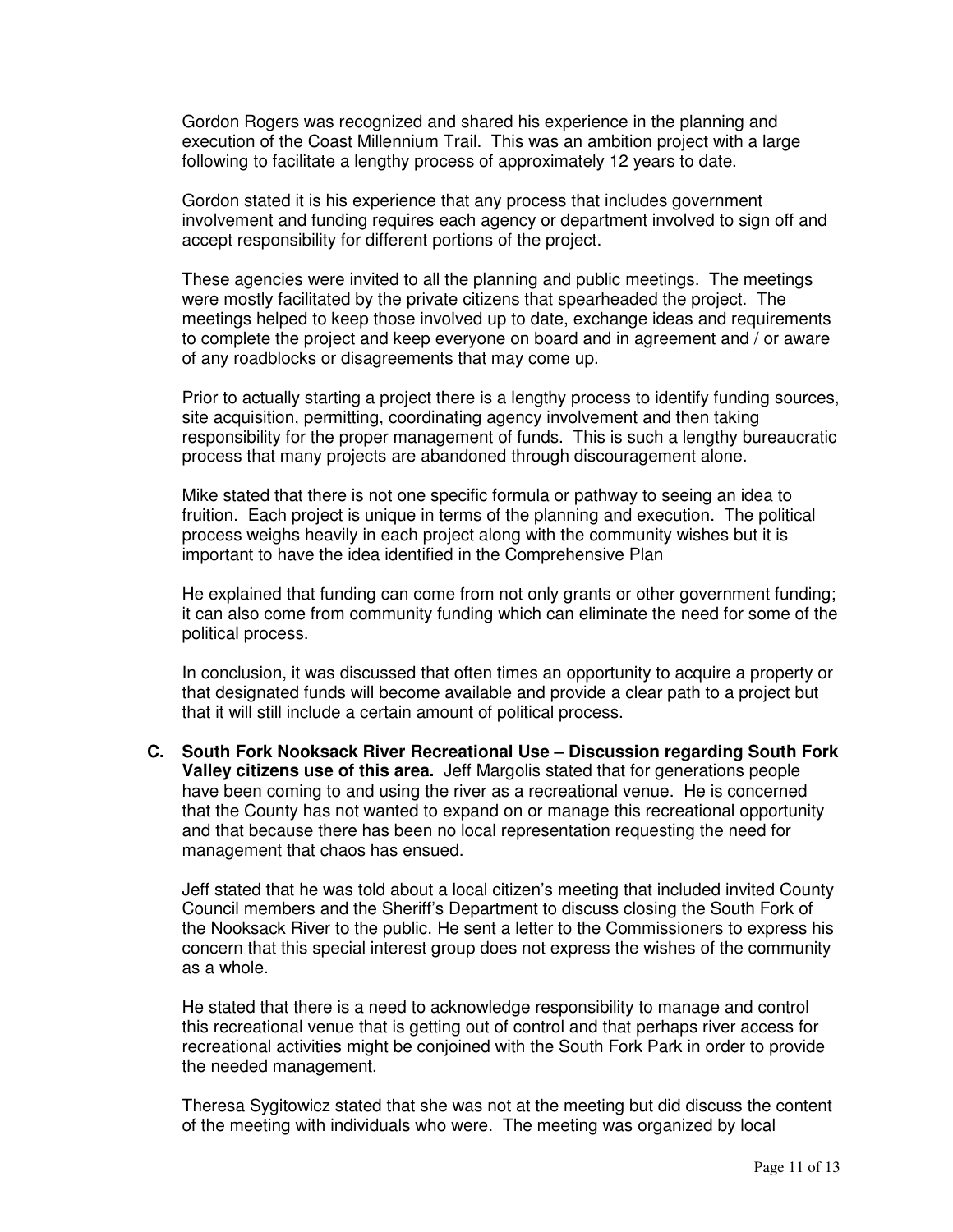concerned citizens and property owners who invited the Sheriff's Department and County Council members to discuss increasing funds to the Sheriff's budget in order to continue past enforcement practices during the summer.

The main concern is that the uncontrolled and illegal activities, trash and the frustrations of the local property owners has escalated in the past few years resulting in an environment does not allow for the safe and enjoyable use of the Nooksack.

An additional and important concern for safety is that the uncontrolled parking in the area impedes the response time of the fire department and EMT's in the case of an emergency or fire.

Those local community individuals discussed with Theresa that they were informed in the meeting that due to decreased funds, the Sheriff's Department would not be able to provide the same level of service as in previous years.

Gordon weighed in that this does not appear to be a County Parks and Recreation Commission issue but rather an enforcement concern.

Theresa stated that it is a citizen safety issue and that until now there has not been a concern expressed by local residents.

Kenn Kiesner asked if the County lot in Acme could be utilized to solve some of the parking problems. Mike explained this lot belongs to County Public Works and that County Council did not want the County to take the responsibility involved with the public use of the lot.

Mike stated that the County Council is aware of the concerns that the local residents have, as it is raised annually. County Parks explored possible solutions in the recent past but Council has indicated that this does not fall under our jurisdiction.

Jeff stated that he felt because the Parks Commission is a pathway to the County Council and the Executives Office and that the issues regarding river activities on the South Fork of the Nooksack should be a continued topic of conversation for the Parks Commission in order to keep the issue in the forefront.

### **MOTION: It was moved by Jeff Margolis and seconded by Kenn Kiesner to place the continued discussion on the recreational use and management of the summer activities at the South Fork of the Nooksack River on the May 16, 2013 Agenda.**

Gordon called for discussion:

Janet stated that her interest is to become more educated regarding the impact that these activities have on the community. She would like to determine if this is a Commission concern and if not who should be responsible for community and water recreational interest.

Kenn asked Mike if he knew of any other communities that were dealing with this issue. Mike stated that County ordinances state that the river is considered navigable water and supports the use of waterways by anyone wishing to use it. The County